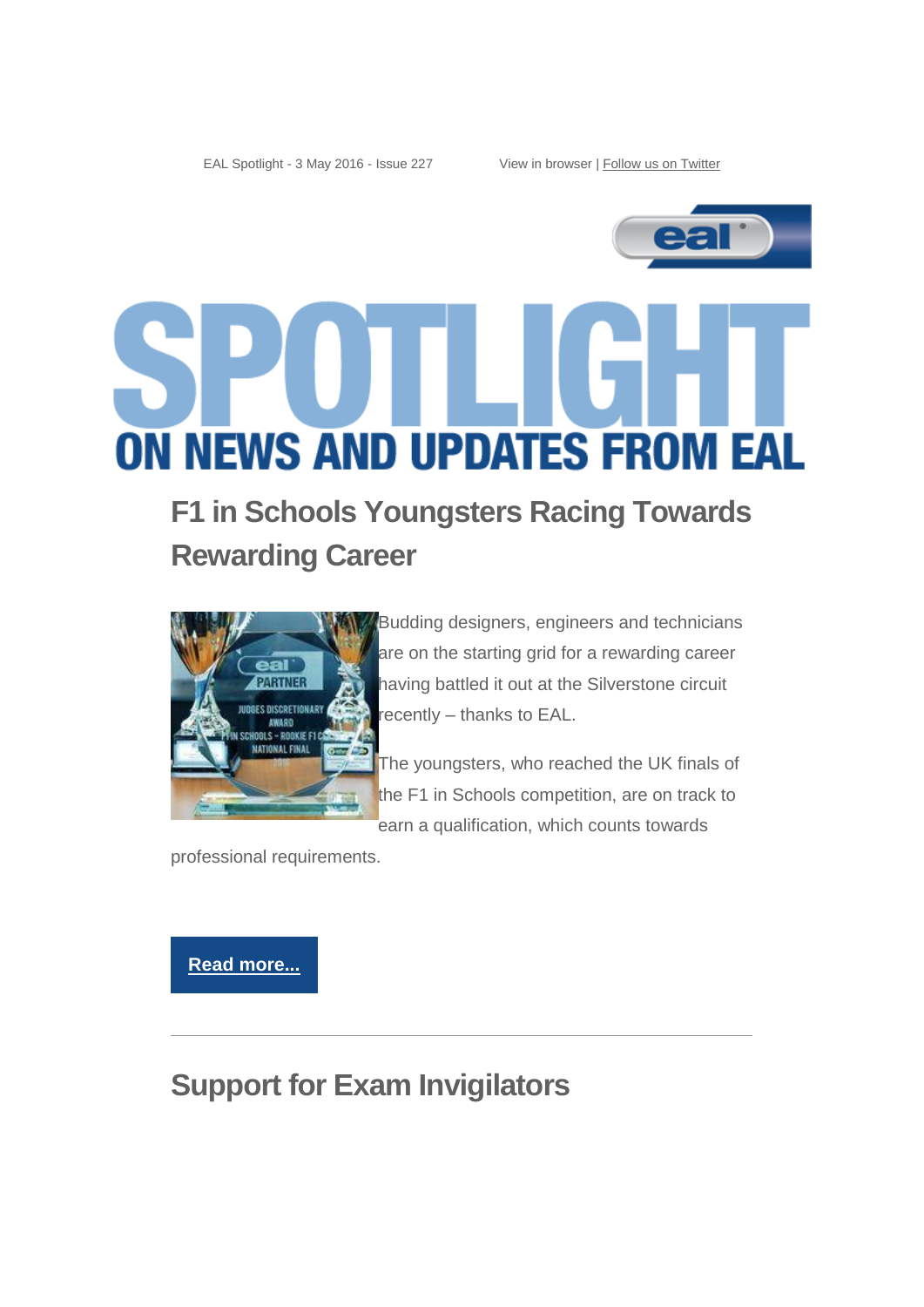In line with EAL's regulatory requirements for continuous improvement, we have created the EAL Best Practice [Invigilation Guidance.](http://eal.org.uk/centre-support/centre-support/policies-and-important-documents/63-best-practice-invigilation-guidance) This provides an easy to read guide for centres on the basic best practice requirements for an invigilator to run EAL examinations.

**[Find out more …](http://eal.org.uk/news/76-centre-updates/2415-eal-best-practice-exam-invigilation-support)** 

#### **Qualification Review Dates**

Following customer feedback and to support with mitigating maladministration and malpractice, we have made an improvement to our Online Services system, making it easier for you to identify important dates for EAL qualifications.

**[Read more...](http://eal.org.uk/news/71-qualifications-news/2300-qualification-review-dates)**

## **Do Your Employers Want to be Better Informed About the Latest Skills Reforms?**

Many employers lack the information they need to prepare for the introduction of the apprenticeship levy and don't know exactly what the reforms will mean for them. That's why the Semta Apprenticeship Service is holding events on 8th and 28th June for engineering and manufacturing sector employers.

#### **[Read more...](http://eal.org.uk/news/events/86-upcoming-events/2412-want-to-be-better-informed-about-the-latest-skills-reforms-3)**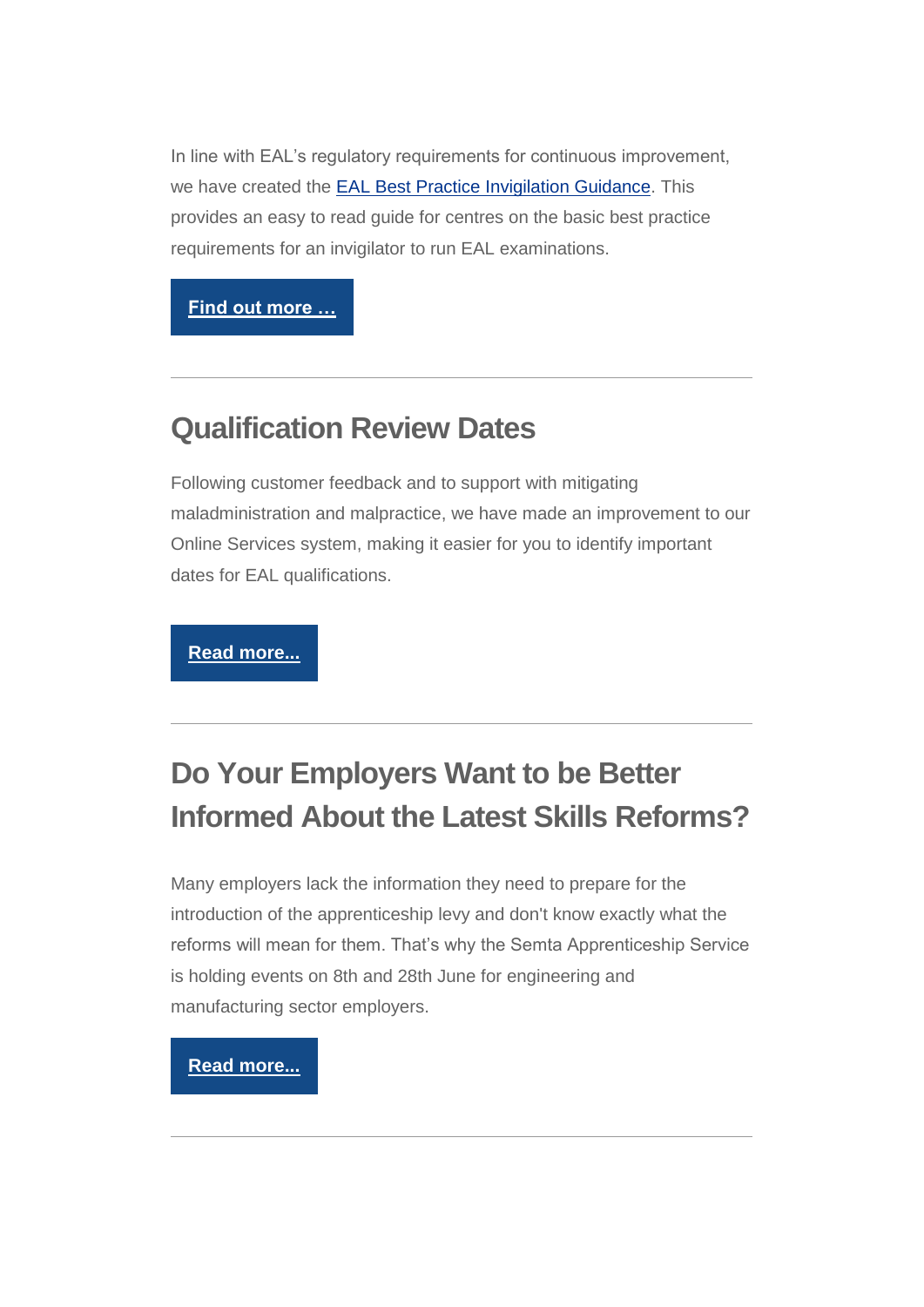## **Save the Date! Semta Skills Awards 2017**



e: semtaskillsawards@semta.org.uk t: 0845 643 9001 w: semta.org.uk/skillsawards  $\blacktriangleright$ : @SemtaSkills

The fourth annual Semta Skills Awards will take place on 8 March 2017.

The awards celebrate the 'Best of British' engineering and provide a spectacular showcase of the talented individuals, inspiring businesses, skills and diversity from across the advanced manufacturing and engineering sector.

**[Read more...](http://eal.org.uk/news/events/86-upcoming-events/2414-save-the-date-semta-skills-awards-2017-8-march-2017)**

# **Passage to India for the Next Generation of Engineers**

Skills experts from the EAL have been passing on their expert knowledge to former members of the Indian armed forces to help them train the next generation of engineers in their country.

#### **[Read more...](http://eal.org.uk/news/press-releases/2407-passage-to-india-for-next-generation-of-engineers)**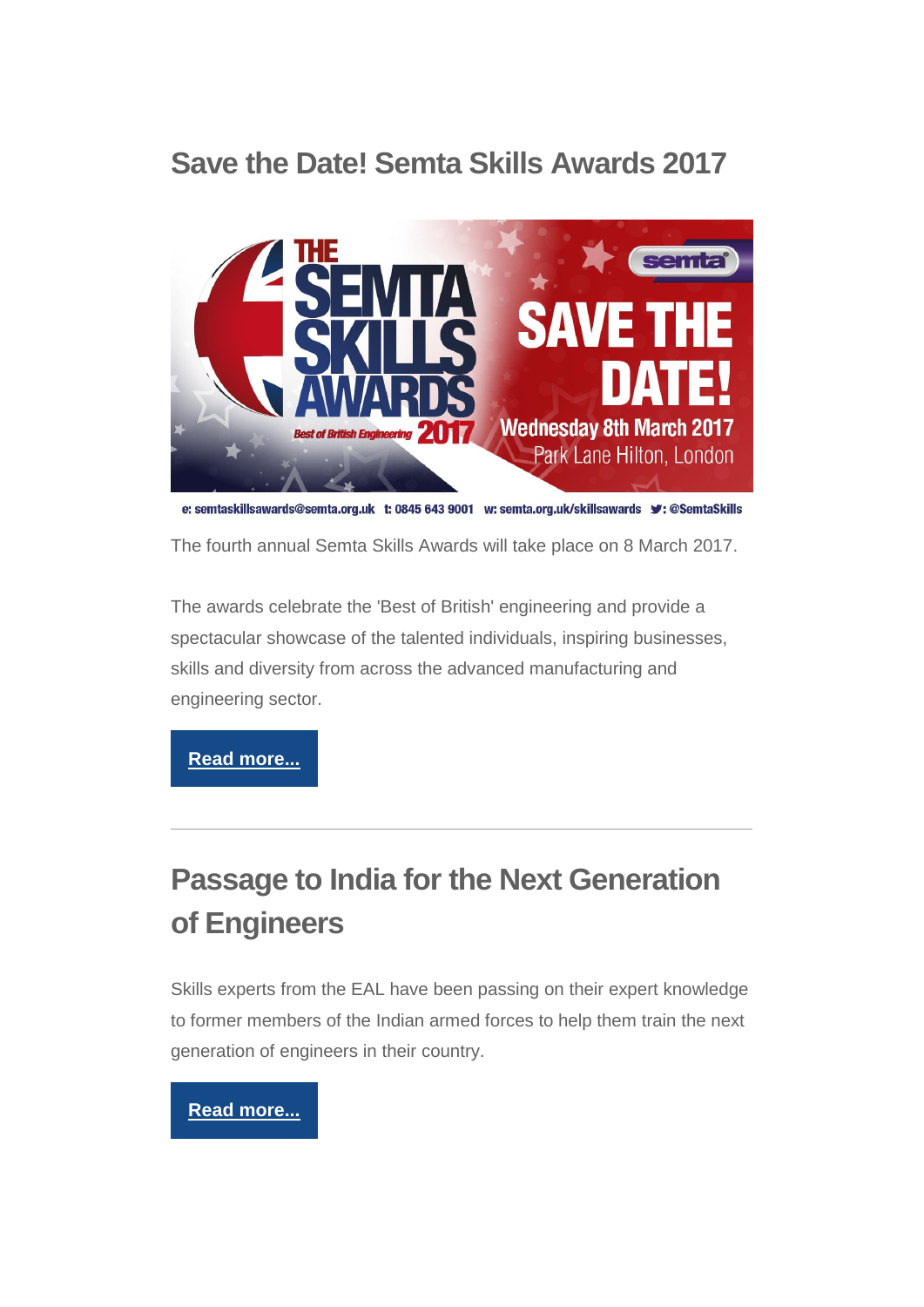| <b>Qualification</b>    | <b>Centre updates</b>    | <b>Funding news</b>    |
|-------------------------|--------------------------|------------------------|
| news                    |                          |                        |
|                         | <b>EAL</b> best practice | SFA 2016 to 2017       |
| Withdrawal of           | exam invigilation        | funding                |
| <b>Scottish</b>         | guide                    | allocations            |
| <b>Aeronautical and</b> |                          |                        |
| <b>Marine</b>           | Now available:           | <b>SFA funding</b>     |
| Engineering             | new exam tutorial        | update (Oct            |
| <b>Qualifications</b>   | videos                   | <u>2015): 2015 -</u>   |
|                         |                          | 2016                   |
| Withdrawal of           | Paper-based              |                        |
| <b>Research and</b>     | exam window and          | <b>SFA funding</b>     |
| <b>Development</b>      | results release          | update: 2015 to        |
| Qualification           | changes                  | 2016                   |
| Qualification           |                          |                        |
| <b>Review Dates</b>     |                          |                        |
|                         |                          |                        |
|                         |                          |                        |
|                         | <b>Industry news</b>     | <b>Case studies</b>    |
|                         |                          |                        |
| <b>EAL news</b>         | Apprenticeship           | Electrician            |
|                         | <b>Levy Update</b>       | <b>Courses 4U case</b> |
| A record number         |                          | study                  |
| of apprentices          | <b>Trailblazer</b>       |                        |
| have their say          | briefing seminars        | <b>Hydram Sheet</b>    |
|                         | 2016                     | <b>Metalwork case</b>  |
| Congratulations         |                          |                        |
|                         |                          | study                  |
| to JCB's higher         | <b>Semta Skills</b>      |                        |